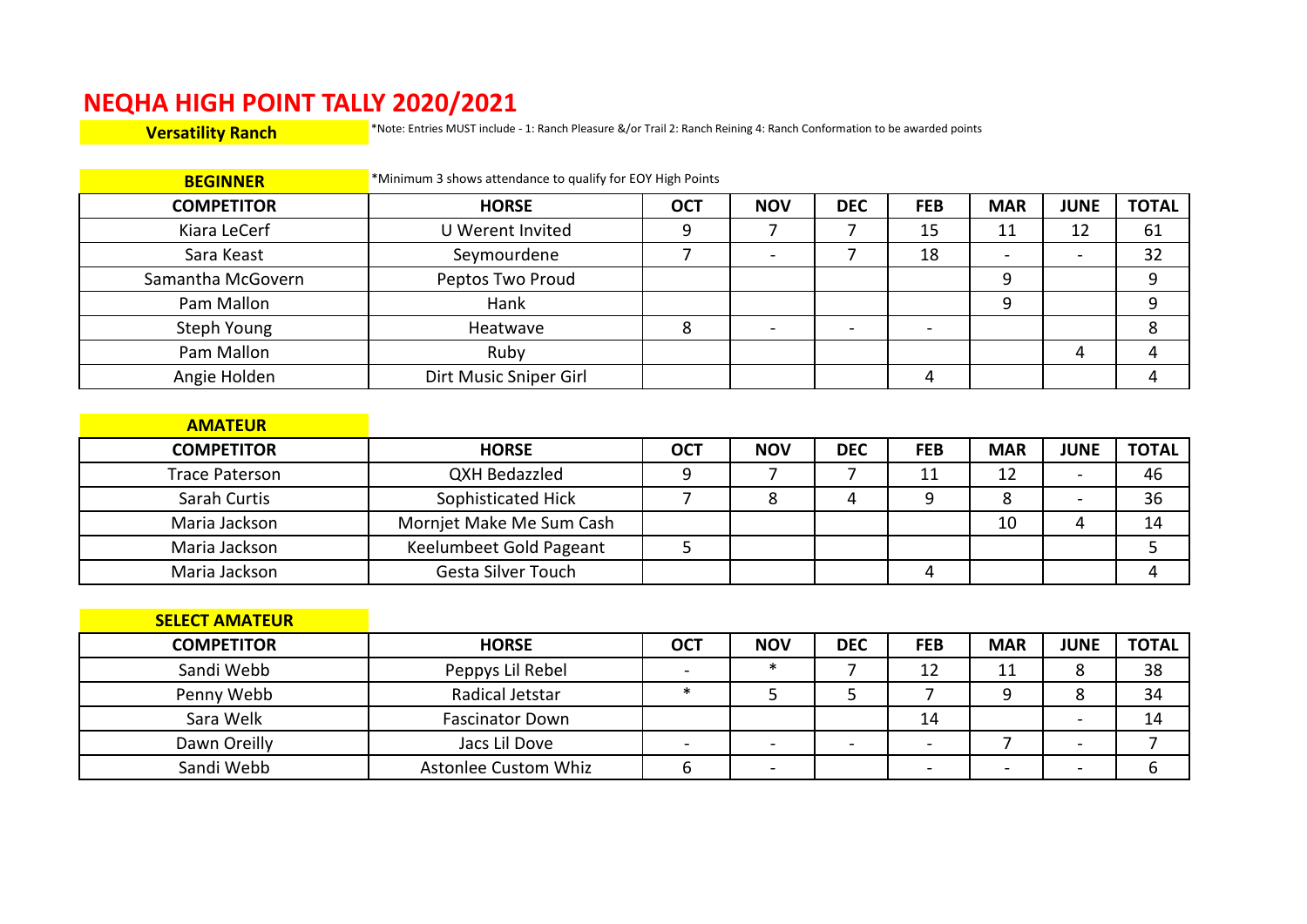| <b>JUNIOR HORSE</b>       |                         |            |            |            |            |            |             |              |
|---------------------------|-------------------------|------------|------------|------------|------------|------------|-------------|--------------|
| <b>HORSE</b>              | <b>COMPETITOR</b>       | <b>OCT</b> | <b>NOV</b> | <b>DEC</b> | <b>FEB</b> | <b>MAR</b> | <b>JUNE</b> | <b>TOTAL</b> |
| Sophisticated Hick        | Sarah Curtis            |            |            |            | 14         |            |             | 45           |
| Peppys Lil Rebel          | Sandi Webb              |            |            |            | 12         | 15         |             | 38           |
| <b>Gesta Silver Touch</b> | Maria Jackson           |            |            |            |            | $\ast$     |             | 11           |
| Jacs Lil Dove             | Dawn Oreilly            |            |            |            |            | 10         |             | 10           |
| GPS Miss D'Or             | <b>Michelle Garrett</b> |            |            |            |            |            |             |              |
| Keelumbeet Gold pageant   | Maria Jackson           |            |            |            |            |            |             |              |

| <b>SENIOR HORSE</b>         |                       |            |            |            |            |            |             |              |
|-----------------------------|-----------------------|------------|------------|------------|------------|------------|-------------|--------------|
| <b>HORSE</b>                | <b>COMPETITOR</b>     | <b>OCT</b> | <b>NOV</b> | <b>DEC</b> | <b>FEB</b> | <b>MAR</b> | <b>JUNE</b> | <b>TOTAL</b> |
| SSP Elegant Lady            | Allan Briskey         | 10         | 11         | 12         | 12         | 13         | 15          | 73           |
| Miss Boston Swade           | Connie Froebel        |            | 8          | 6          | 9          | 17         | 6           | 46           |
| QXH Bedazzled               | <b>Trace Paterson</b> | 6          | 6          | 4          | 14         | 6          |             | 36           |
| Mornjet Make Me Sum Cash    | Maria Jackson         |            |            |            |            | 14         | 12          | 26           |
| Cee N Somethin Hot          | Sue Williams          |            |            |            |            | 17         | -           | 17           |
| TR Smart Rey                | Jo McConnell          |            |            |            |            | 16         | -           | 16           |
| <b>Qmatch Precious I Am</b> | Jo McConnell          |            |            |            | 11         |            |             | 11           |
| SPH Jessie James            | Michelle Evans        |            | 9          |            |            |            |             | 9            |
| Another Pepto               | Michelle Garrett      | 8          |            |            |            |            |             | 8            |
| U Werent Invited            | <b>Huw Barratt</b>    |            |            |            |            |            | 4           |              |

| <b>ALL AGE/OPEN</b>      |                   |            |            |            |            |            |             |              |
|--------------------------|-------------------|------------|------------|------------|------------|------------|-------------|--------------|
| <b>HORSE</b>             | <b>COMPETITOR</b> | <b>OCT</b> | <b>NOV</b> | <b>DEC</b> | <b>FEB</b> | <b>MAR</b> | <b>JUNE</b> | <b>TOTAL</b> |
| SSP Elegant Lady         | Allan Briskey     |            |            |            | 10         | 13         |             | 56           |
| Sophisticated Hick       | Sarah Curtis      | b          |            |            | 14         |            |             | 35           |
| TR Smart Rey             | Jo McConnell      |            |            |            |            | 16         |             | 16           |
| Mornjet Make Me Sum Cash | Maria Jackson     |            |            |            |            |            |             | 14           |
| continued next page      |                   |            |            |            |            |            |             |              |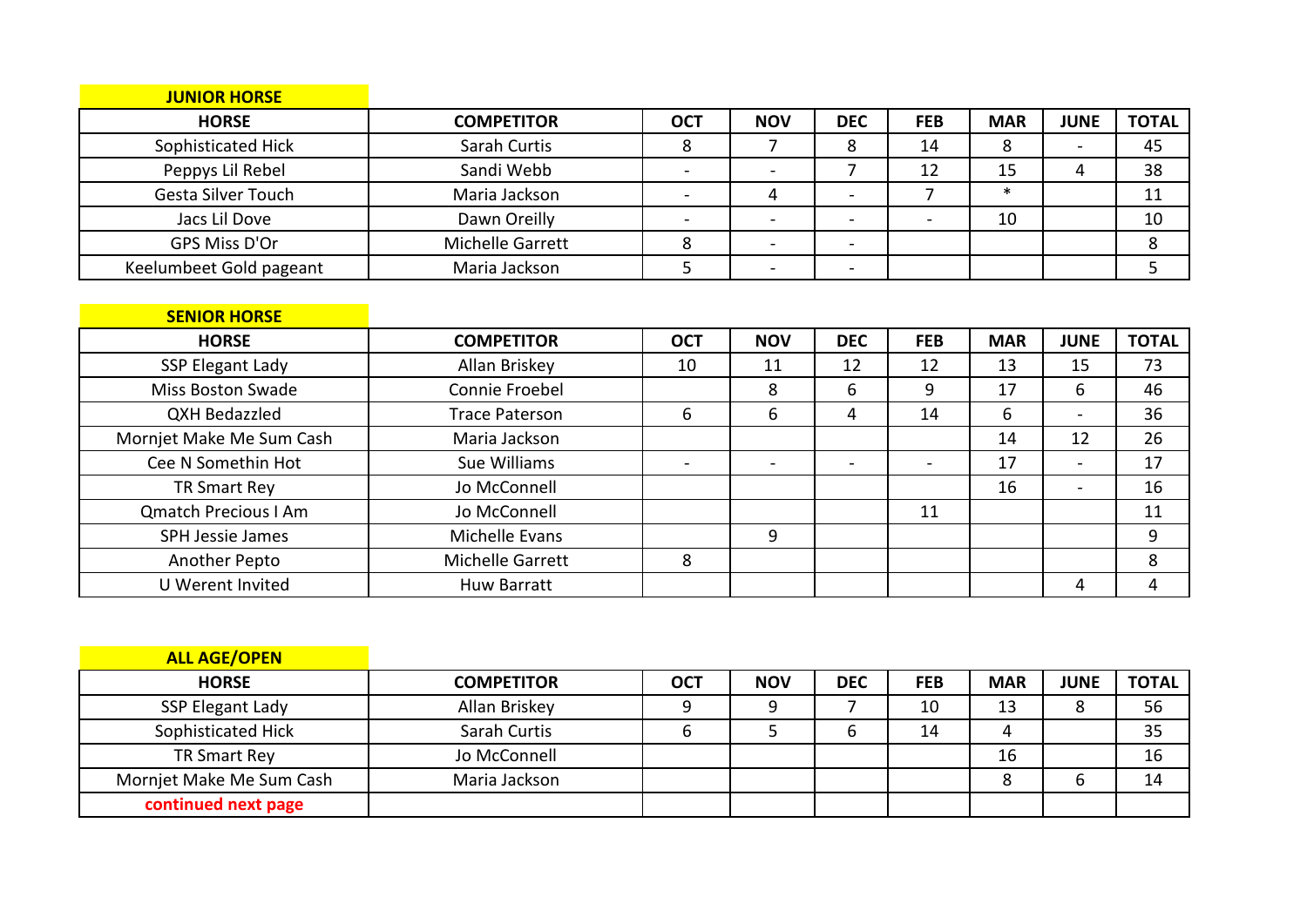| Cee N Something Hot              | Sue Williams     |    |    | 13 |    |
|----------------------------------|------------------|----|----|----|----|
| <b>Qmatch Precious I Am</b>      | Jo McConnell     |    | 11 |    |    |
| Mooredun Smart Lil Chich         | Neil Green       |    |    | 11 |    |
| Another Pepto                    | Michelle Garrett | 10 |    |    | 10 |
| Keelumbeet Gold Pageant          | Maria Jackson    |    |    |    |    |
| <b>Trinity Miss Congeniality</b> | Jo McConnell     |    |    |    |    |